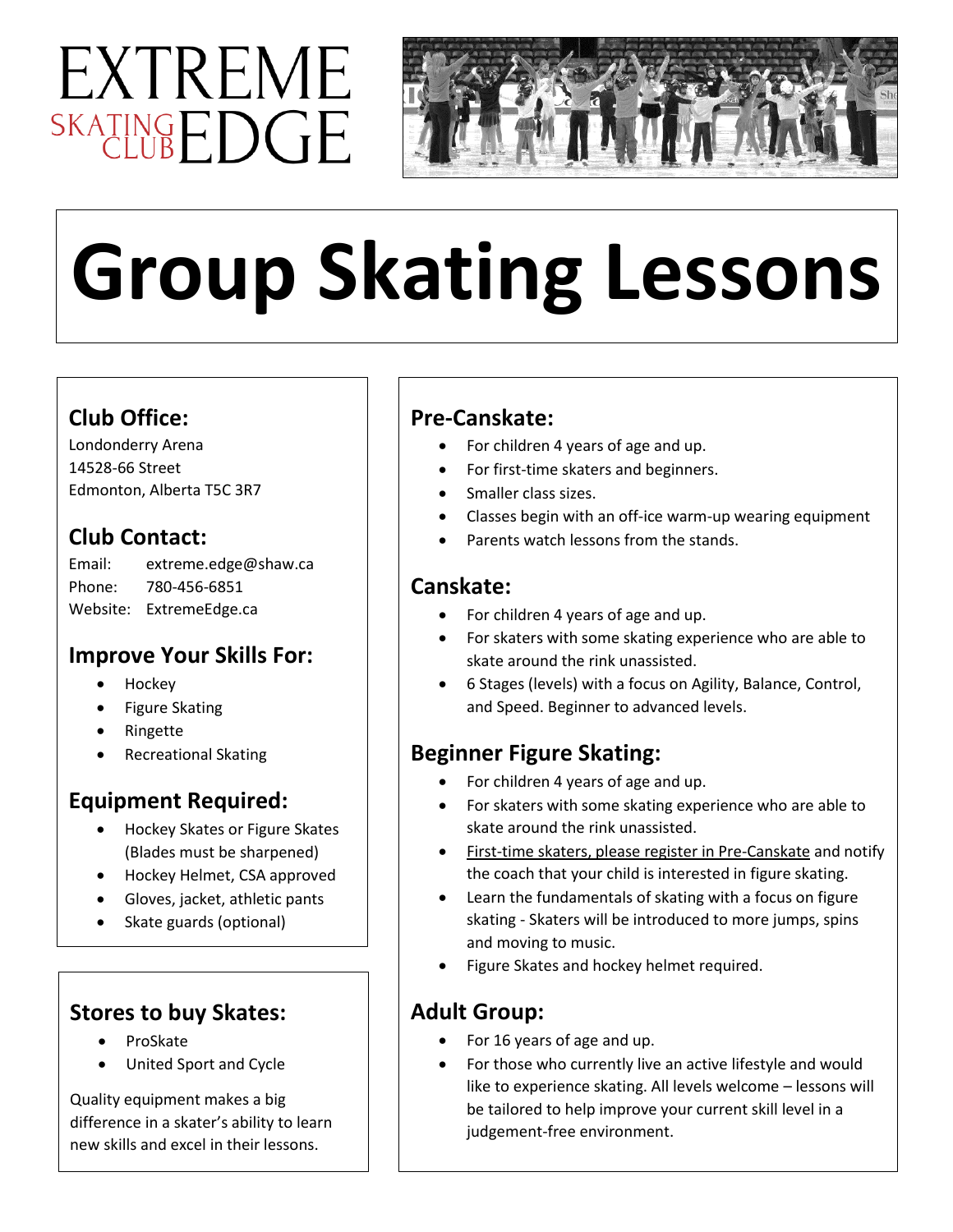## **Group Class Schedules**

## **May 25 - June 30, 2022**

| Day        | <b>Class Dates</b>               | Location             | <b>Time</b> | <b>Groups</b>                                                                                               | Fee                      |
|------------|----------------------------------|----------------------|-------------|-------------------------------------------------------------------------------------------------------------|--------------------------|
| Sundays A  | May 29,<br>June 5, 12, 19, 26    | Londonderry<br>Arena | 1:00-1:45pm | Pre-Canskate<br>$\bullet$<br>Canskate<br>$\bullet$<br><b>Beginner Figure</b><br>$\bullet$<br><b>Skating</b> | $5$ Classes =<br>\$80.00 |
| Sundays B  |                                  |                      | 2:00-2:45pm | Pre-Canskate<br>$\bullet$<br>Canskate<br>$\bullet$                                                          |                          |
| Monday     | May 30,<br>June 6, 13, 20, 27    | Londonderry<br>Arena | 6:45-7:30pm | Pre-Canskate<br>Canskate                                                                                    | $5$ Classes =<br>\$80.00 |
| Wednesdays | May 25,<br>June 1, 8, 15, 22, 29 | Londonderry<br>Arena | 6:45-7:30pm | Pre-Canskate<br>$\bullet$<br>Canskate<br>$\bullet$<br><b>Adult Group</b><br>$\bullet$                       | $6$ Classes =<br>\$96.00 |
| Thursdays  | May 26,<br>June 2, 9, 16, 23, 30 | Londonderry<br>Arena | 6:45-7:30pm | Pre-Canskate<br>$\bullet$<br>Canskate<br>$\bullet$<br><b>Beginner Figure</b><br><b>Skating</b>              | $6$ Classes =<br>\$96.00 |
| Fridays    | May 27,<br>June 3, 10, 17, 24    | Londonderry<br>Arena | 6:30-7:15pm | Pre-Canskate<br>$\bullet$<br>Canskate<br>$\bullet$                                                          | $5$ Classes =<br>\$80.00 |

Schedule subject to change.

No classes on dates with strike through.

**\$44.00 Annual Skate Canada Membership required.** Valid Sept 1-Aug 31. Renewable every September. This fee is non-refundable as it is collected on behalf of Skate Canada.

## **Summer classes – see next page**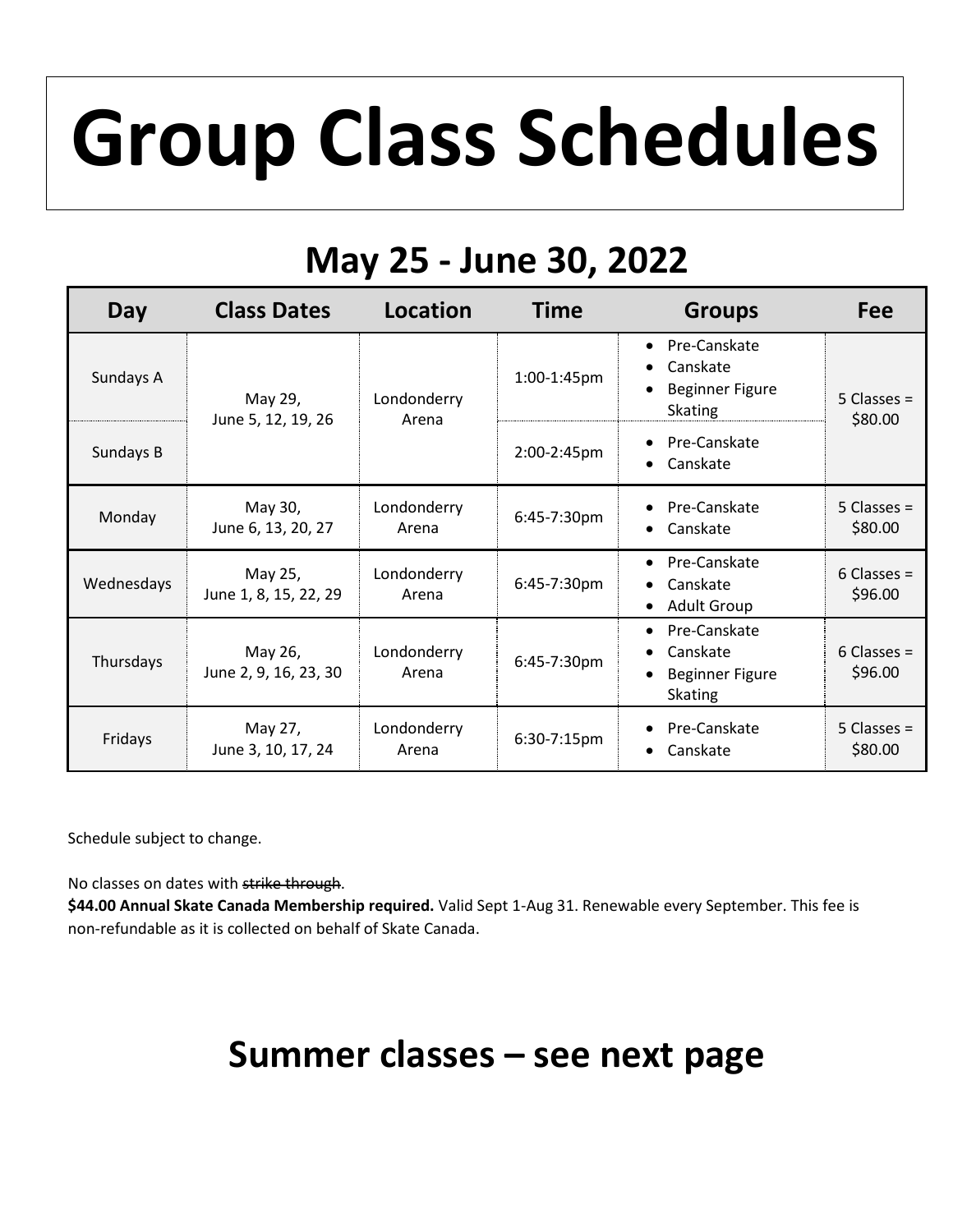## **Group Class Schedules**

## **Summer - Regular Schedule 2022**

| Day        | <b>Class Dates</b>              | Location             | <b>Time</b> | <b>Groups</b>                                                                                  | Fee                      |
|------------|---------------------------------|----------------------|-------------|------------------------------------------------------------------------------------------------|--------------------------|
| Mondays    | July 4, 11, 18, 25,<br>August 1 | Londonderry<br>Arena | 5:45-6:30pm | Pre-Canskate<br>$\bullet$<br>Canskate<br>$\bullet$                                             | 4 Classes $=$<br>\$64.00 |
| Tuesdays   | July 5, 12, 19, 26,<br>August 2 | Londonderry<br>Arena | 5:45-6:30pm | Pre-Canskate<br>٠<br>Canskate<br>$\bullet$<br><b>Beginner Figure</b><br><b>Skating</b>         | $5$ Classes =<br>\$80.00 |
| Wednesdays | July 6, 13, 20, 27,<br>August 3 | Londonderry<br>Arena | 5:45-6:30pm | Pre-Canskate<br>$\bullet$<br>Canskate<br><b>Adult Group</b><br>$\bullet$                       | $5$ Classes =<br>\$80.00 |
| Thursdays  | July 7, 14, 24, 28,<br>August 4 | Londonderry<br>Arena | 5:45-6:30pm | Pre-Canskate<br>$\bullet$<br>Canskate<br>$\bullet$<br><b>Beginner Figure</b><br><b>Skating</b> | 4 Classes $=$<br>\$64.00 |
| Fridays    | July 8, 15, 22, 29,<br>August 5 | Londonderry<br>Arena | 5:45-6:30pm | Pre-Canskate<br>Canskate<br>$\bullet$                                                          | $5$ Classes =<br>\$80.00 |

## **Summer - Weekly Camps 2022**

| <b>Week</b> | <b>Class Dates</b>      | <b>Location</b>      | <b>Time</b> | <b>Groups</b>                                      | Fee                      |
|-------------|-------------------------|----------------------|-------------|----------------------------------------------------|--------------------------|
| Week 1      | July 4, 5, 6, 7, 8      | Londonderry<br>Arena | 5:45-6:30pm | Pre-Canskate<br>$\bullet$<br>Canskate<br>$\bullet$ | $5$ Classes =<br>\$80.00 |
| Week 2      | July 11, 12, 13, 14, 15 | Londonderry<br>Arena | 5:45-6:30pm | Pre-Canskate<br>$\bullet$<br>Canskate<br>٠         | $5$ Classes =<br>\$80.00 |
| Week 3      | July 18, 19, 20, 21, 22 | Londonderry<br>Arena | 5:45-6:30pm | Pre-Canskate<br>$\bullet$<br>Canskate<br>$\bullet$ | 4 Classes $=$<br>\$64.00 |
| Week 4      | July 25, 26, 27, 28, 29 | Londonderry<br>Arena | 5:45-6:30pm | Pre-Canskate<br>$\bullet$<br>Canskate<br>٠         | 5 Classes $=$<br>\$80.00 |
| Week 5      | August 4, 2, 3, 4, 5    | Londonderry<br>Arena | 5:45-6:30pm | Pre-Canskate<br>$\bullet$<br>Canskate<br>$\bullet$ | 4 Classes $=$<br>\$64.00 |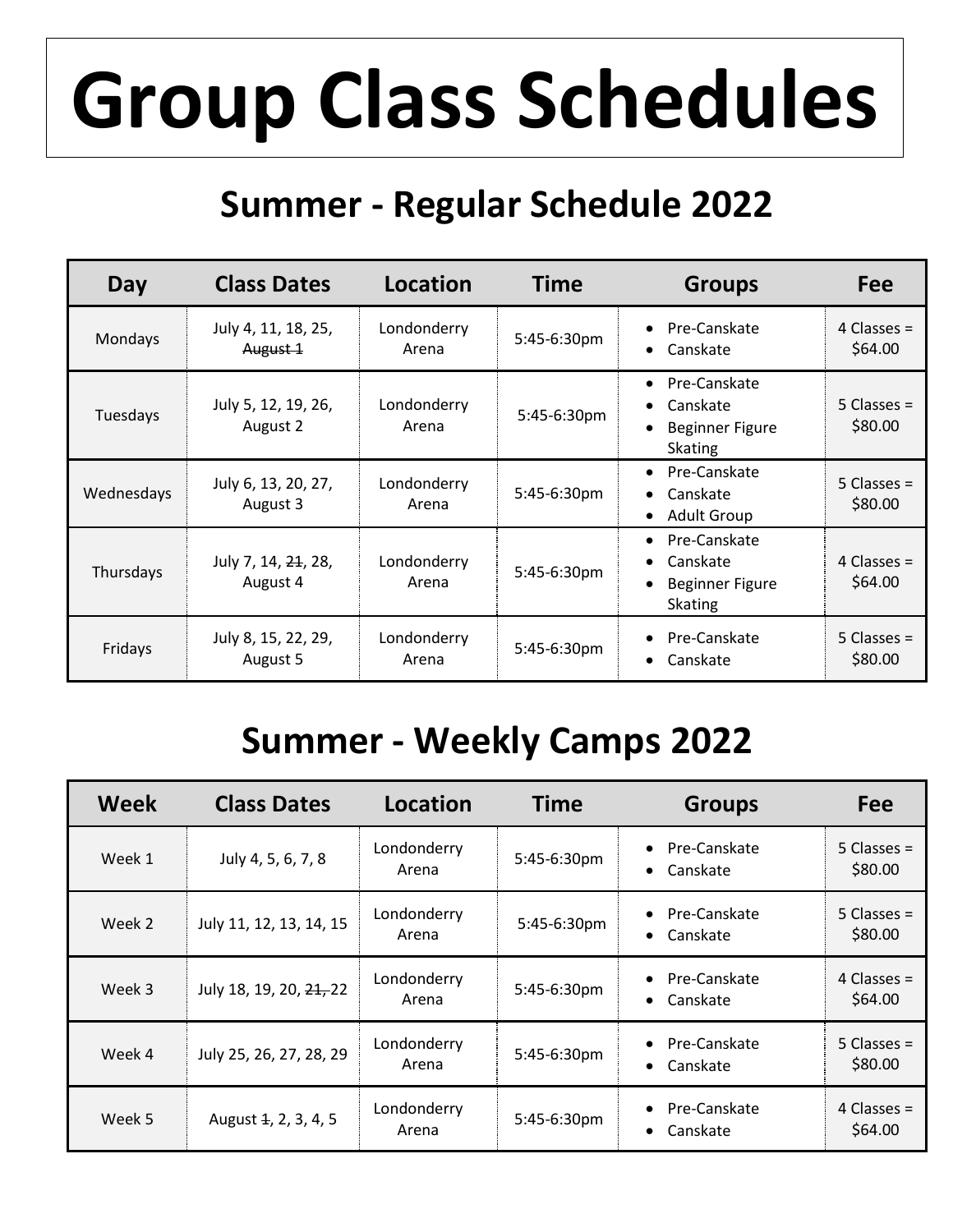## **Covid-19 Safety:**

- Please wear a mask if you prefer. The city has lifted the mask requirement for arenas.
- Please obey signs posted in the facility.
- Parents please meet your child where they exit the ice and return to your designated area after the lesson to change and leave the facility promptly to make space for the next user group.
- **One spectator per participant** please limit the number of people in the facility. Maximum one person per skater allowed in the dressing room to put on equipment.

## **Equipment - General Information:**

• Please see the list provided on the first page of brochure. Skaters must provide their own equipment.

## **Skates:**

- Hockey skates or Figure skates purchased from ProSkate or United Sport and Cycle are strongly recommended. Skates that fit well with laces all the way up and good ankle support will give your child the best opportunity to excel at their lessons.
- No plastic skates with buckles. They are difficult to learn in and the coach will likely suggest skates with laces instead.
- Skate sizes are different than shoe sizes Please bring your child with you to have their foot measured at the store.
- Skate blades must be sharpened at the store prior to use. This gives the blade edges to use to push and glide across the ice.
- Skate laces should be tied snuggly from the toe up to the ankle to support the foot and promote good body alignment.
- Skate guards protect blades and preserve sharpening while walking on floor.
- Bring a rag or small towel to dry off skate blades before putting them into the bag for storage. This prevents rusting and preserves blade quality and sharpening.

## **Hockey Helmets:**

- Hockey helmets are required for all group classes.
- No Bicycle helmets not permitted on the ice.
- Skaters without proper helmet will not be allowed to skate that day.
- Cage to protect face is recommended, but is optional.

## **Clothing:**

- Wear winter gloves, jacket, athletic pants.
- Avoid fuzzy gloves as they stick to the ice and leave fabric behind.
- Avoid snowpants as they often restrict range of motion and make it difficult for beginners to get up.



Figure Skates



Hockey Skates



Hockey Helmet (with cage)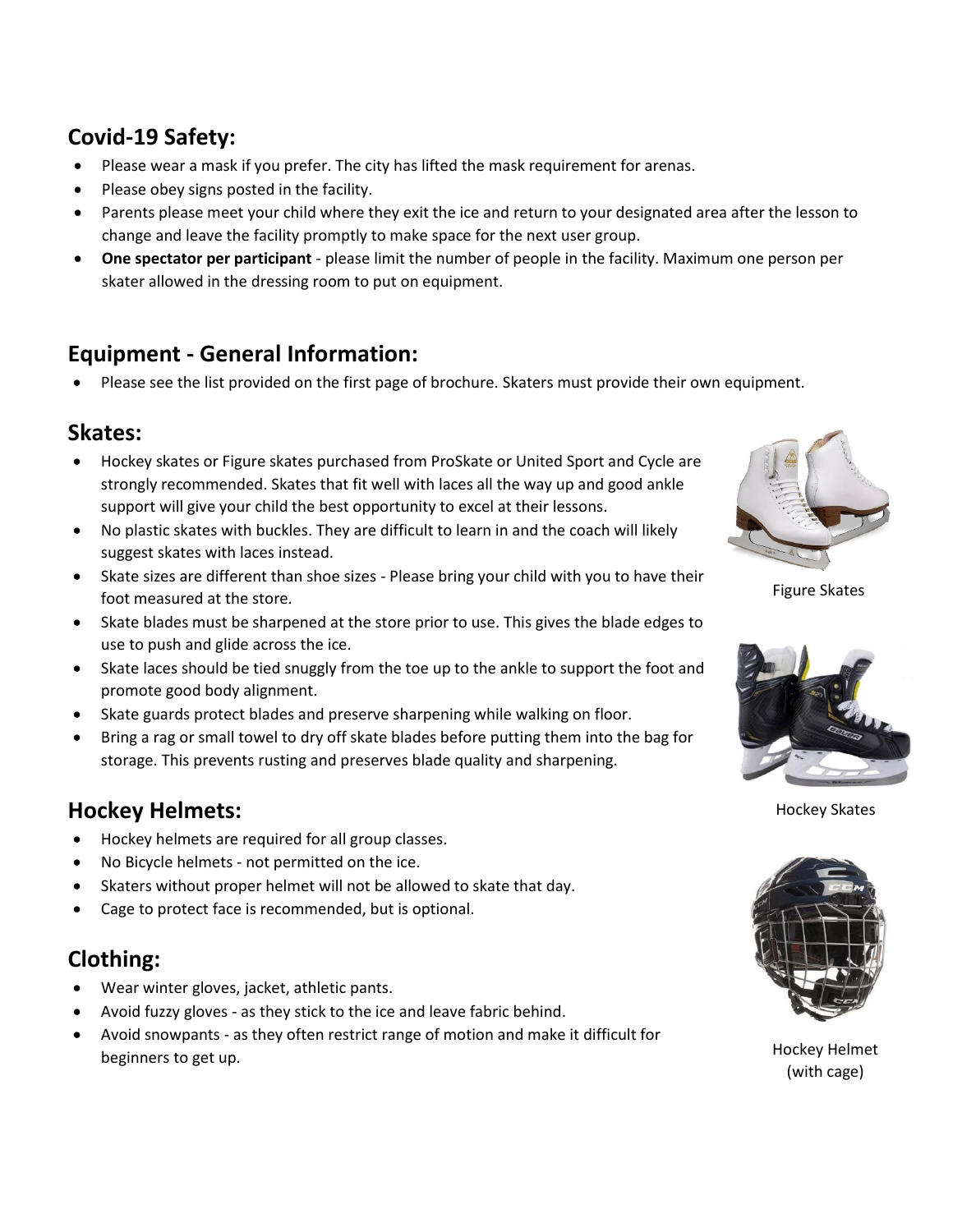## **Extreme Edge Skating Club Group Skating Lessons Application Form:**

| Pre-Canksate<br>$\circ$       |                                                                                                                                                                                                                                                                   |
|-------------------------------|-------------------------------------------------------------------------------------------------------------------------------------------------------------------------------------------------------------------------------------------------------------------|
| Canskate<br>$\circ$           |                                                                                                                                                                                                                                                                   |
| <b>Adult Group</b><br>$\circ$ |                                                                                                                                                                                                                                                                   |
| $\circ$                       |                                                                                                                                                                                                                                                                   |
|                               | <b>Select Session:</b>                                                                                                                                                                                                                                            |
|                               |                                                                                                                                                                                                                                                                   |
| Sunday A<br>$\circ$           | May/June<br>$\circ$                                                                                                                                                                                                                                               |
| Sunday B<br>$\circ$           | Summer Regular<br>$\circ$                                                                                                                                                                                                                                         |
| Monday<br>$\circ$             | o Summer Weekly                                                                                                                                                                                                                                                   |
| Tuesday<br>$\circ$            | Camp # $\frac{1}{2}$                                                                                                                                                                                                                                              |
| Wednesday<br>$\circ$          |                                                                                                                                                                                                                                                                   |
| Thursday<br>$\circ$           |                                                                                                                                                                                                                                                                   |
| Friday<br>$\circ$             |                                                                                                                                                                                                                                                                   |
|                               |                                                                                                                                                                                                                                                                   |
|                               |                                                                                                                                                                                                                                                                   |
|                               | ○ \$44.00, Renewal required every September.                                                                                                                                                                                                                      |
| o Previously paid this season |                                                                                                                                                                                                                                                                   |
|                               |                                                                                                                                                                                                                                                                   |
|                               |                                                                                                                                                                                                                                                                   |
|                               |                                                                                                                                                                                                                                                                   |
|                               |                                                                                                                                                                                                                                                                   |
|                               |                                                                                                                                                                                                                                                                   |
|                               |                                                                                                                                                                                                                                                                   |
|                               |                                                                                                                                                                                                                                                                   |
|                               |                                                                                                                                                                                                                                                                   |
|                               | *Payment in full must be included with registration to secure                                                                                                                                                                                                     |
| spot in class.                |                                                                                                                                                                                                                                                                   |
|                               | <b>Beginner Figure Skating</b><br>Select Day(s):<br>Skate Canada Annual Membership Fee (Sept-Aug)<br><b>Registration Fees:</b><br>$1st$ Class Fee: \$<br>2 <sup>nd</sup> Class Fee per session, per skater:<br>$\sin 2\theta = 5$<br>Number of Skaters: _________ |

**Select Program:**

| Visa<br>.<br>/ IVIdSLEI CdI U. |  |  | .<br>- - - |  |  |
|--------------------------------|--|--|------------|--|--|
| $\sim$ $\sim$                  |  |  |            |  |  |

Cash: \_\_\_\_\_\_ Cheque #: \_\_\_\_\_\_\_

#### **Extreme Edge Waiver:**

I, the parent or legal guardian of the participant, accept full financial responsibility for this application. Membership fee (Skate Canada & EESC) is non-refundable. Refunds are only given with medical note or 1 week prior to commencement of start date by withdrawing from program. No refunds or credits will be issued unless the program is cancelled by the Extreme Edge Skating Club (EESC). Schedule is subject to change. In consideration of the benefits awarded to us by acceptance of this application, I agree to save and hold harmless and release EESC, all coaches and assistants, and any private or municipal rink of and from any and all claim rising from bodily injury and property damage sustained by the student. Further, I agree to abide by the Rules and Regulations of Skate Canada and the Extreme Edge Skating Club as set down by the Board of Directors. A Skate Canada annual membership (September 1 - August 31) is required to register in the class; therefore, the participant's name, birthdate, address, email, and phone number provided with the registration form is shared with our governing organization, Skate Canada, only.

The EESC has my permission to publish my child's picture, results, and/or name for advertising, and displays and/or any written acknowledgement on our website. EESC administration must be notified by email at extreme.edge@shaw.ca if consent is revoked.

Parent's Name: \_\_\_\_\_\_\_\_\_\_\_\_\_\_\_\_\_\_\_\_\_\_\_\_\_\_\_\_\_\_\_

Signature:

| Date: | (Month, Day, Year) |  |
|-------|--------------------|--|
|       |                    |  |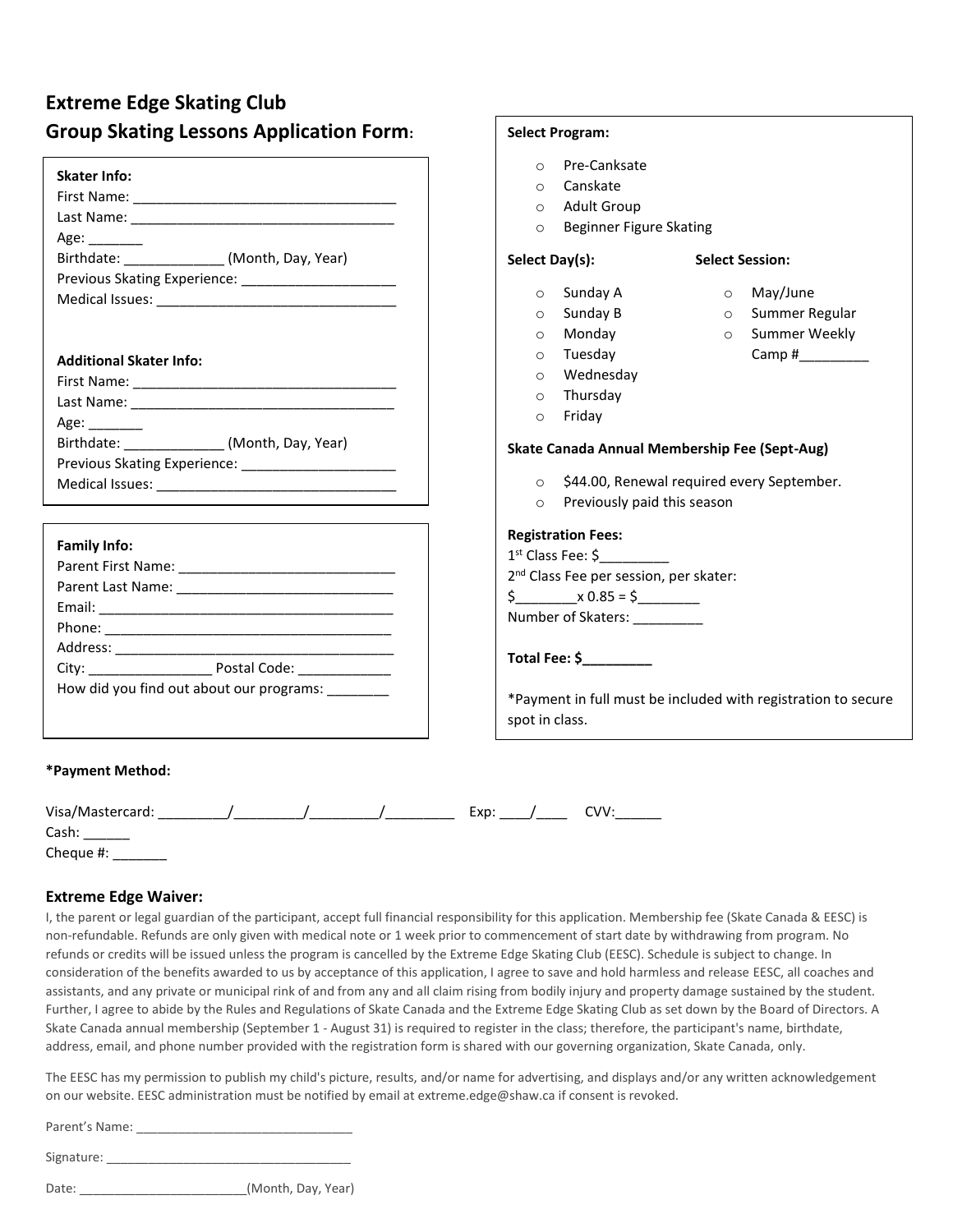### SKATE CANADA ASSUMPTION OF RISK AND WAIVER

**PLEASE READ CAREFULLY:**

#### **1. ACKNOWLEDGMENT OF INHERENT RISK**

I understand that participation in skating, figure skating, and any other sporting activities listed in the enclosed appendix (hereinafter the "Sports Activity") is voluntary, and involves inherent risk during participation, including the risk of possible accidents, physical injury, or exposure to the COVID-19 virus or other infections or infectious diseases as a result of attending training, club events or competitive events. I freely accept and fully assume all such risks, dangers and hazards, including but not limited to personal injury, disease transmission, death, property damage or loss, resulting from my participation. I have carefully considered the risks involved, and I have full confidence that reasonable precautions will be taken to ensure the safety and well-being of myself (or my son/daughter/ward).

#### **2. WAIVER**

I do for myself (or my child), and our respective heirs, executors, administrators, successors and assigns, hereby waive, release, and forever discharge Skate Canada and/or Skate Canada: Alberta-Northwest Territories/Nunavut Association (Skate Canada: Alberta-NWT/Nunavut Section), all Regions of Skate Canada: Alberta-NWT/Nunavut Section, Extreme Edge Skating Club, their officers, partners, agents, employees, servants, representatives, volunteers, coaches, officials, successors and assigns (the "Representatives") of and from any actions, causes of action, complaints, demands and claims or any recourse whatsoever ("Claims") that I have or may have in the future in any way connected with my (or my child's) participation in the Sports Activity contemplated herein, whether in law or in equity, in respect of personal injury, illness or disease transmission, loss of life, or property damage of any kind or nature, and I do hereby discharge the Representatives from any such liability. This includes negligence, breach of contract or breach of any statutory or other duty of care.

#### **3. INDEMNIFICATION**

I further agree to fully indemnify and defend Skate Canada and/or Skate Canada: Alberta-NWT/Nunavut Section, all Regions of Skate Canada: Alberta-NWT/Nunavut Section, Extreme Edge Skating Club and any of their Representatives from and against any and all Claims brought against Skate Canada and/or Skate Canada: Alberta-NWT/Nunavut Section, all Regions of Skate Canada: Alberta-NWT/Nunavut Section, Extreme Edge Skating Club and any of their Representatives, including all related costs and expenses, and against any loss, costs, damages, or expenses which Skate Canada and/or Skate Canada: Alberta-NWT/Nunavut Section, all Regions of Skate Canada: Alberta-NWT/Nunavut Section, Extreme Edge Skating Club and any of their Representatives may sustain, suffer, incur, or be liable for resulting from, arising from, or in any way related to my (or my son/daughter/ward's) participation in the Sports Activity. I also agree and undertake not to make any claim or take any proceedings against the Representatives set out above, or any other person or corporation which might claim contribution or indemnity under the provisions of any statute or otherwise from the Representatives set out above.